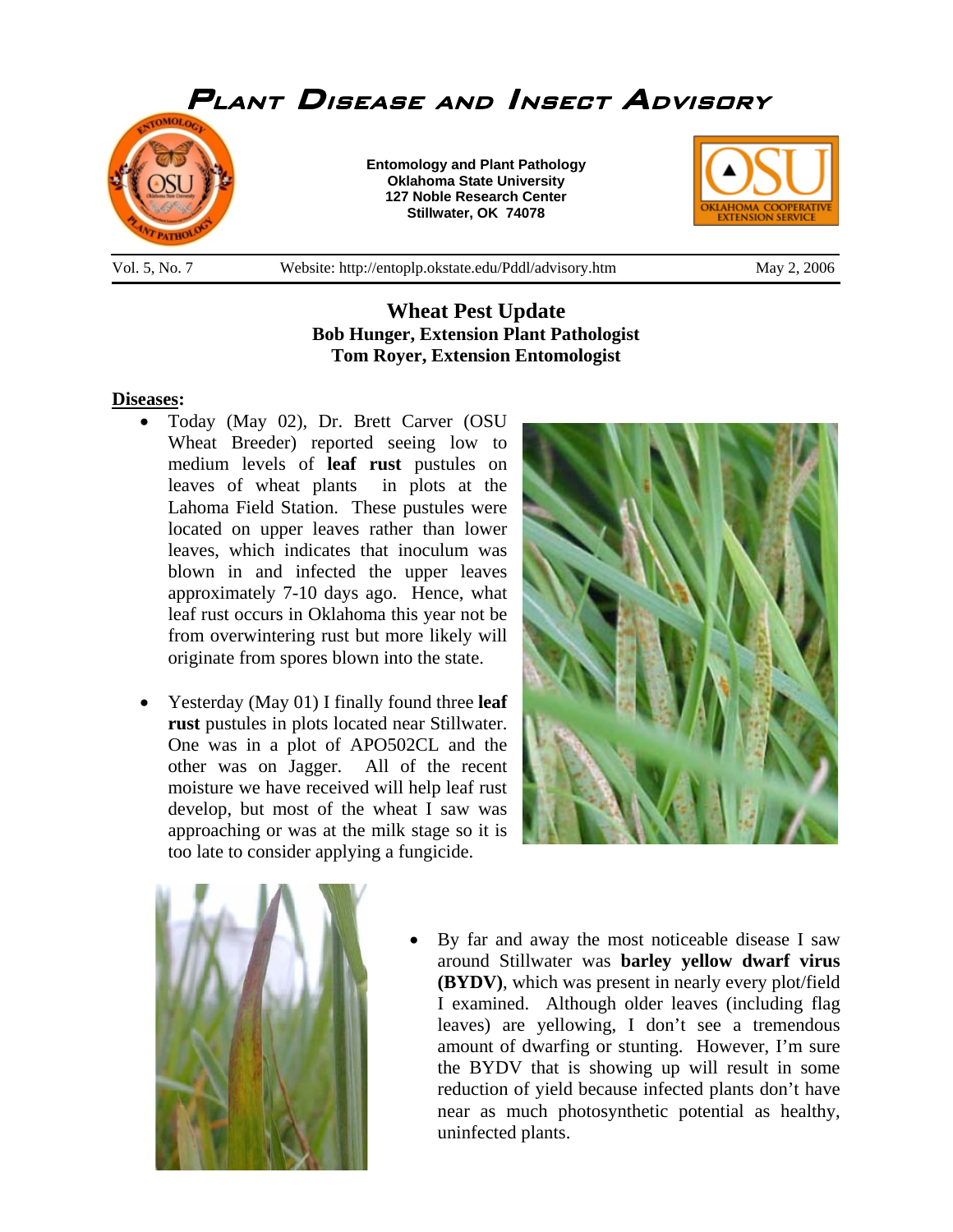• **Wheat streak mosaic virus** and **high plains virus** continue to be reported from Oklahoma. Rick Kochenower (Agronomy Area Research and Extension Specialist – Panhandle/Northwest Oklahoma) reported that, "The HPV and wheat streak is really starting to show up out here, I have gone and looked at 5 fields in the last week that have it." These two viruses, which are both transmitted by wheat curl mites, also are causing

significant problems in the Texas panhandle (see report below from Dr. Tom Allen, Bushland, TX). For a more detailed description of these two virus diseases, go to: http://entoplp.okstate.edu/Pddl/advisory.htm and look at Volume 5, number 6 (April 24, 2006) issue of the Plant Disease and Insect Advisory.

• There also is still some **powdery mildew** on the second and third leaves below the flag leaf on Jagger, but losses from this disease will be minimal.





## **Insects:**

- Insect activity has taken a back seat to weather and disease-related issues this spring. Aphid activity has wound down. I have received reports of the spring generation of Hessian fly showing up in North Central Oklahoma. Unfortunately, there is not much that can be done to control Hessian fly. Producers can check their fields for Hessian fly infestations, and determine what kind of impact they have had on their field by simply counting the number of lodged wheat stems per row-foot in several locations.
- While the poor condition of this year's wheat crop does not offer much of a threat for an armyworm outbreak, this is the time that producers should normally be watching their fields for signs of armyworm activity. Some good news: Dow Agrosciences announced some changes in the Tracer insecticide label. One of those changes was that the waiting period for grazing wheat has been lowered from 14 days to 3 days. This will provide much more flexibility for producers that may want to choose Tracer for control of armyworm or fall armyworm.